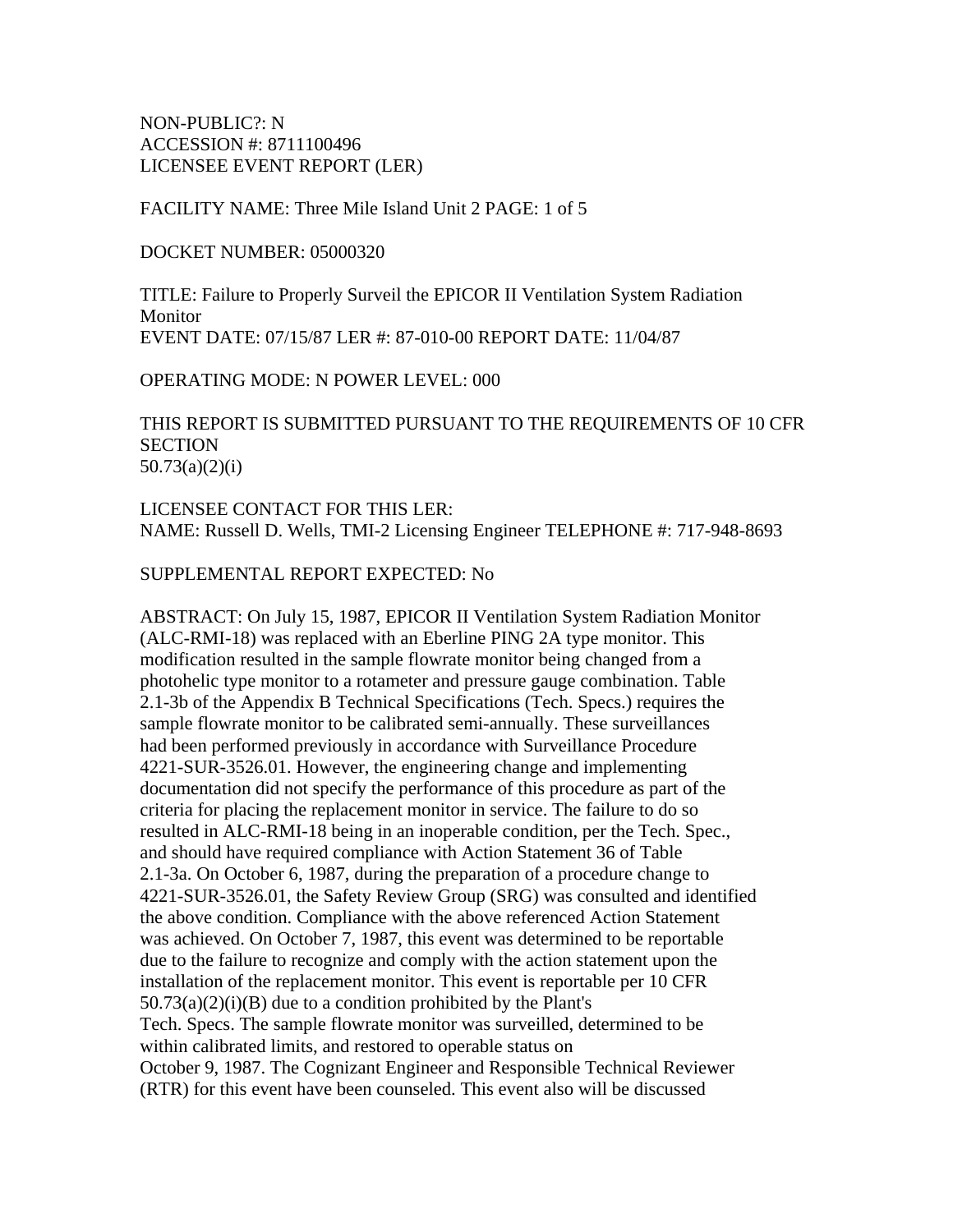with all the Cognizant Engineers, RTRs, and SRG. The surveillance procedures for the EPICOR II monitor will be reviewed and revised, as necessary, to ensure compliance with the Tech. Specs. This LER is similar in nature to LER 86-07.

(End of Abstract)

TEXT: PAGE: 2 of 5

## I. PLANT OPERATING CONDITIONS BEFORE THE EVENT

The TMI-2 facility was in a long-term cold shutdown state; the defueling evolution was in progress. The reactor decay heat was being removed via loss to ambient. Throughout this event there was no affect on the Reactor Coolant System or the core.

II. STATUS OF STRUCTURES, COMPONENTS, OR SYSTEMS THAT WERE INOPERABLE AT THE START OF THE EVENT AND THAT CONTRIBUTED TO THE EVENT

 $N/A$ 

## III. EVENT DESCRIPTION

On July 15, 1987, the EPICOR II Ventilation System Radiation Monitor (ALC-RMI-18) was replaced. The previous monitor was a Nuclear Measurement Corporation (NMC) monitor which contained a photohelic type sample flowrate monitor (ALC-FI-18). The replacement monitor is an Eberline PING 2A monitor which is similar to other TMI-2 environmental monitors (e.g., HPR-219). The replacement monitor contains an internally installed rotameter and pre sure gauge which serves as the sample flow rate monitor (IEEE 803A CODE FI).

TMI-2 Appendix B Technical Specifications (Tech. Specs.) Table 2.1-3b, "Radioactive Gaseous Effluent Monitoring Instrumentation Surveillance Requirements," requires a semi-annual channel calibration and channel functional test of the EPICOR II Sample Flowrate Monitor. These surveillances had been previously performed in accordance with 4221-SUR-3526.01, "EPICOR II Ventilation System Radiation Monitor Sample Flowrate Monitor Calibration." However, the Tech. Spec. surveillance of the sample flowrate monitor was not specified in either the engineering change or implementing documentation for the replacement monitor. The engineering change and implementing documentation only required that Surveillance Procedure 4221-SUR-3661.14, "Radiation Monitoring System Calibration (Eberline),"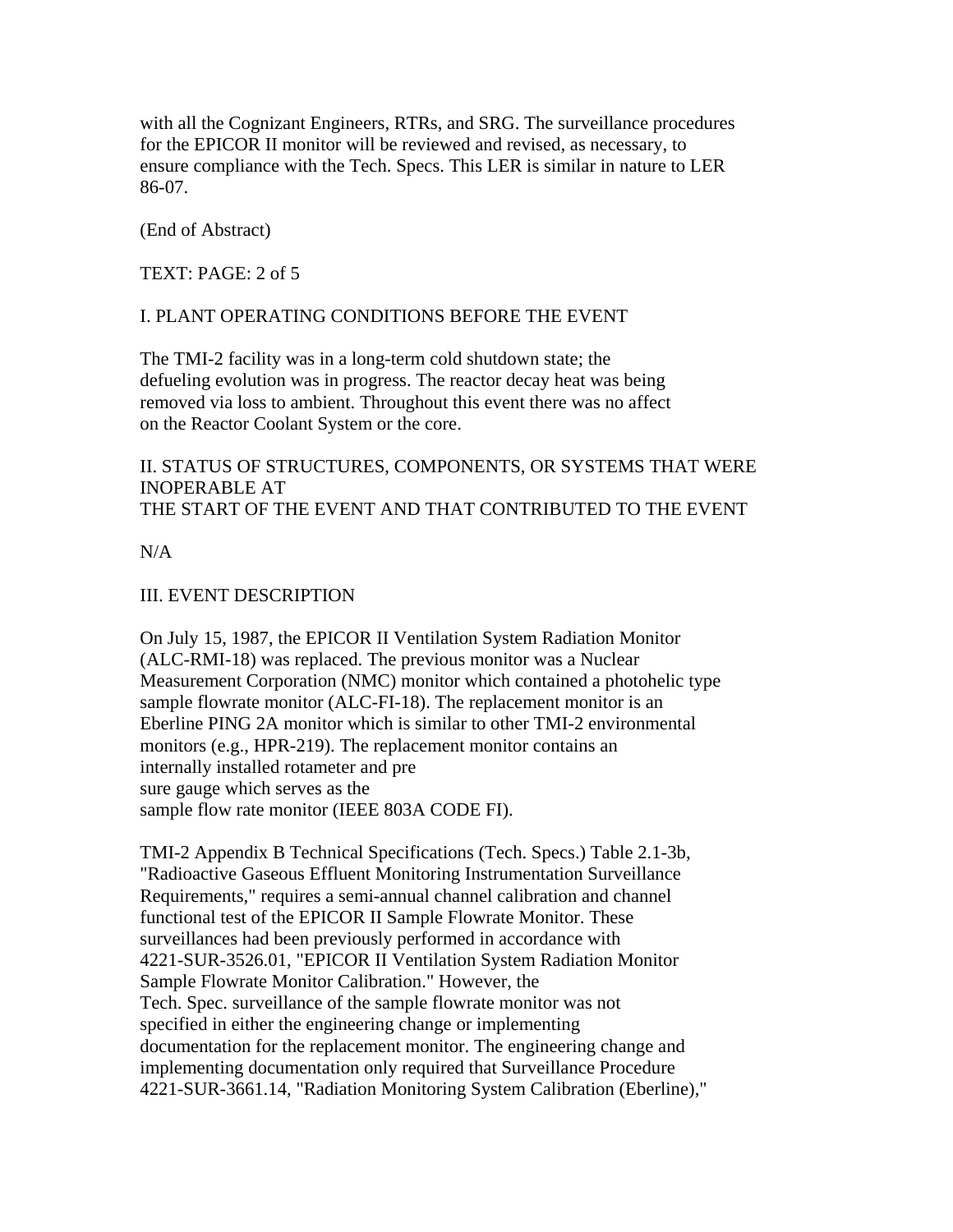be performed. This procedure is performed on a once per 18 months basis for the Noble Gas Activity Monitor and does not address the sample flowrate monitor.

The surveillances of the sample flowrate monitor, pursuant to Appendix B Tech. Specs. Table 2.1-3b, should have been performed prior to placing the replacement monitor in service. The failure to do so resulted in ALC-RMI-18 being in an inoperable condition, per the Appendix B Tech. Specs., and should have required compliance with Action Statement 36 of Table 2.1-3a which states: "With the number of channels OPERABLE less than required by the Minimum Channels OPERABLE requirement, effluent releases via this pathway may continue for up to 30 days provided the flowrate is estimated at least once per 4 hours." It is noteworthy that the sample flowrate monitor was eventually determined to be within calibrated limits.

#### TEXT: PAGE: 3 of 5

On or about September 30, 1987, during preparation for the regularly scheduled performance of 4221-SUR-3526.01, Maintenance personnel determined that this procedure had not been revised to reflect the new sample flowrate monitor (i.e., the rotameter and the pressure gauge), and a change to this procedure was initiated. On October 6, 1987, during preparation of this procedure change, the Safety Review Group (SRG) was consulted and identified the above condition (i.e., the failure to surveil the replacement sample flowrate monitor prior to placing it in service), an Incident Event Report was initiated, the Control Room was notified, and Action Statement 36 of Appendix B Tech. Spec. Table 2.1-3a was entered. On October 7, 1987, as a result of a discussion of this event between SRG and TMI-2 Licensing, it was determined that a condition prohibited by the Plant's Tech. Specs. existed due to the failure to recognize and comply with the above referenced action statement upon the installation of the replacement EPICOR II Ventilation System Radiation Monitor. Therefore, this event is reportable pursuant to 10 CFR  $50.73(a)(2)(i)(B)$ .

The replacement sample flowrate monitor was surveilled per the Appendix B Tech. Specs. and determined to be within calibrated limits. The monitor was restored to operable status at 2200 hours on October 9, 1987.

This event is similar in nature to LER 86-07 which also addressed the failure to comply with the action statement of the EPICOR II Ventilation System Radiation Monitor.

The event date of this report is July 15, 1987, (i.e., the date the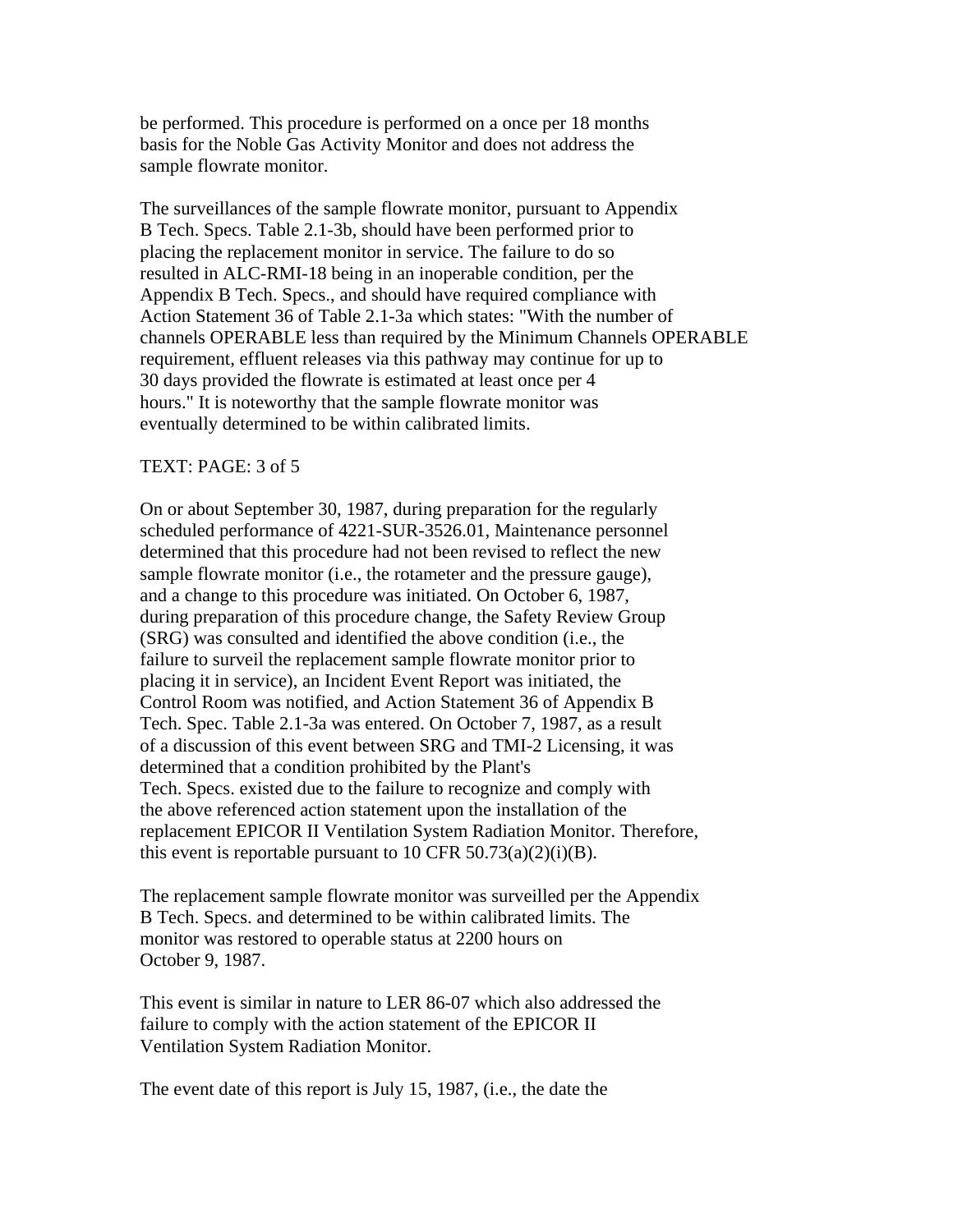replacement sample flowrate monitor was placed in service). The discovery date of this event is October 6, 1987, when the event was recognized by SRG. For purposes of reportability, the 30-day timeclock starts upon the discovery date; therefore, the due date of this LER is November 5, 1987 (i.e., 30-days from October 6, 1987).

## IV. ROOT CAUSE OF THE EVENT

The root cause of this event was personnel error. Specifically, the Cognizant Engineer and the Responsible Technical Reviewer (RTR) for the engineering change and implementing documentation failed to specify the requirement to surveil the sample flowrate monitor as part of the criteria for the replacement EPICOR II Ventilation System Radiation Monitor. Instead, the engineering change and implementing documentation specified only the requirement to perform 4221-SUR-3661.14 which does not address the sample flowrate monitor.

Furthermore, the departments who reviewed and concurred on the engineering change and implementing documentation, including the independent safety review performed by SRG, failed to identify that the requirement to surveil the sample flowrate monitor was not specified.

## TEXT: PAGE: 4 of 5

## V. CORRECTIVE ACTIONS

#### Immediate

Upon discovery of this event on October 6, 1987, the Control Room was notified and compliance with Action Statement 36 of Table 2.1-3a of the Appendix B Tech. Specs. was achieved.

The replacement sample flowrate monitor was surveilled per the Appendix B Tech. Specs. and restored to operable status at 2200 hours on October 9, 1987.

#### Long-Term

The Cognizant Engineer and RTR involved with this event have been counseled. Additionally, the report of this event will be distributed to all Cognizant Engineers, RTRs, and SRG members with emphasis on the root cause and its ramifications.

The Tech. Spec. surveillance procedures associated with the EPICOR II Ventilation System Radiation Monitor are currently being reviewed and revised, as necessary, to ensure they comply with the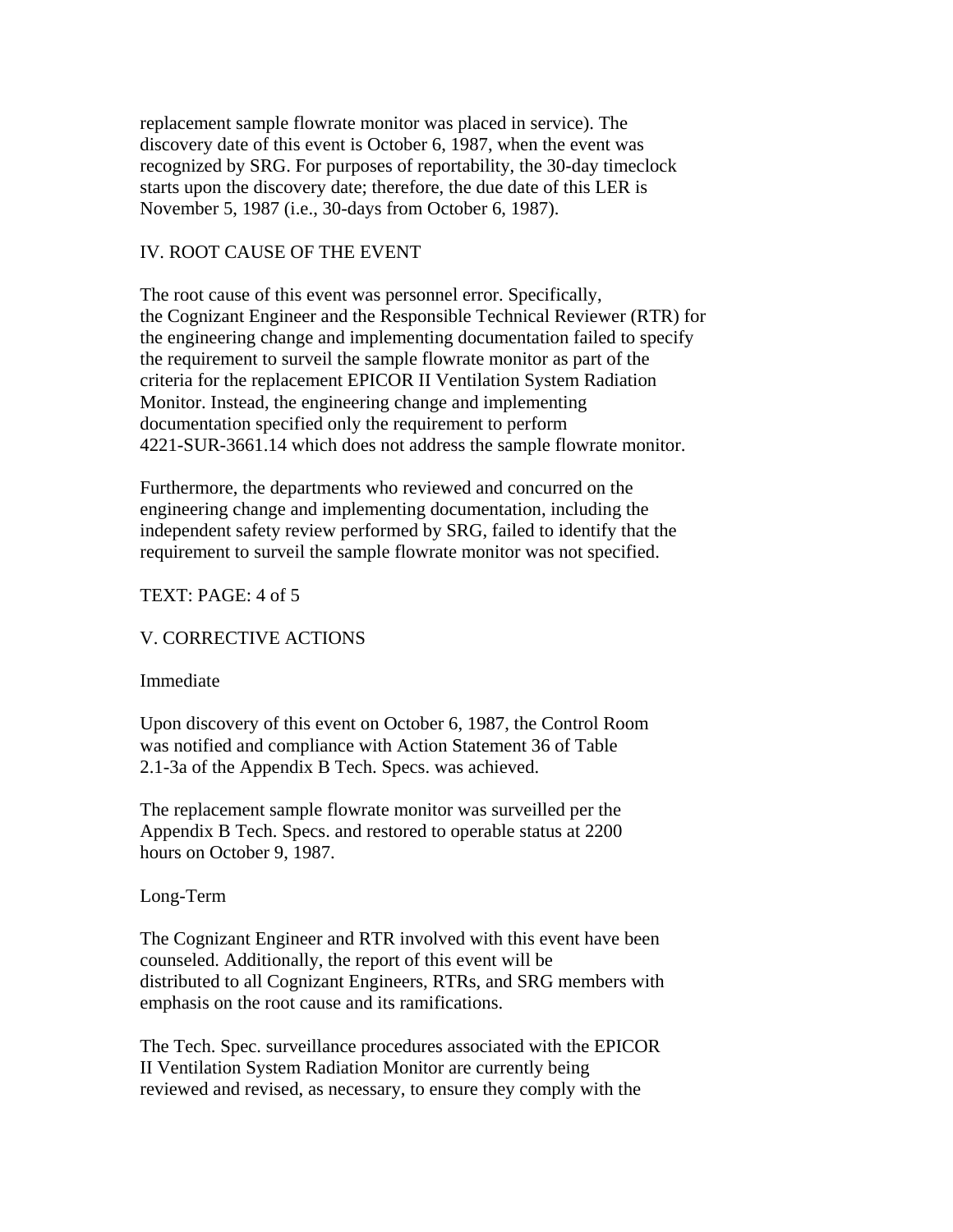capabilities of the replacement monitor (i.e., the Eberline PING 2A).

# VI. COMPONENT FAILURE DATA

 $N/A$ 

# VII. AUTOMATIC OR MANUALLY INITIATED SAFETY SYSTEM RESPONSES

 $N/A$ 

VIII. ASSESSMENT OF THE SAFETY CONSEQUENCES AND IMPLICATIONS OF THE EVENT

The sample flowrate monitor for the EPICOR II Ventilation System Radiation Monitor (ALC-FI-18) measures the flow through ALC-RMI-18 and provides a proportional indication of the flow through the EPICOR II Vent Stack.

Table 2.1-3b of the Appendix B Tech. Specs. requires a channel check of the sample flowrate monitor on a daily basis which is performed via Surveillance Procedure 4211-SUR-3061.01, "Shift and Daily Checks." The channel check involves the qualitative assessment of channel behavior during operation by observation. Though the sample flowrate monitor was inoperable per the requirements of the Appendix B Tech. Specs., it was in fact observed to be operating on daily basis.

TEXT: PAGE: 5 of 5

Following the discovery of this event, the replacement sample flowrate monitor was calibrated with test equipment traceable to the National Bureau of Standards. The monitor was determined to be within acceptable limits without any adjustment. Thus, it can be reasonably concluded that the replacement sample flowrate monitor performed its design function during the time frame of this event (i.e., July 16, 1987 - October 6, 1987) and that the event had no adverse affects on the health and safety of the public.

## ATTACHMENT # 1 TO ANO # 8711100496 PAGE: 1 of 1

GPU Nuclear GPU Nuclear Corporation Post Office Box 480 Route 441 South Middletown, Pennsylvania 17057-0191 717 944-7621 TELEX 84-2386